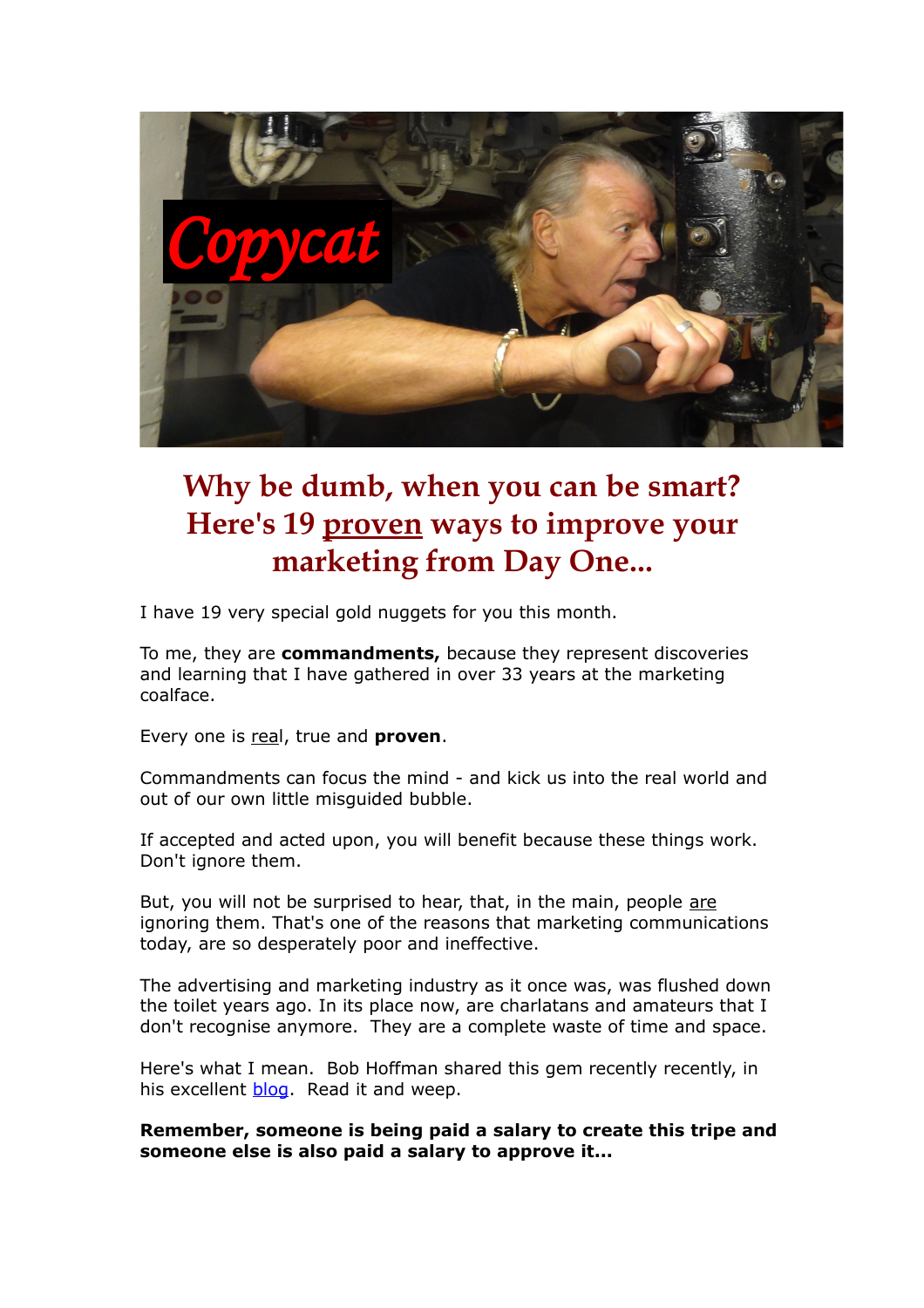Bob shared...

*"I bought some Thomas' English Muffins the other day.* 

*On the front in big letters it said, "Wake up to what's possible." And I thought, what does this mean? Is there some way not to wake up to what's possible? Is it conceivable to wake up to what's impossible*?



*If so, I think I'm missing something, because everything I've ever woken up to, has turned out to be possible. As a matter of practicality, and as a principle of philosophy and logic, I am pretty certain that it's not possible to wake up to what's impossible.* 

*Otherwise it wouldn't be impossible, would it?*

*The critical observation about this, that only a trained blogweasel can recognize, is that "wake up to what's possible" sounds exactly like marketing***.**

*It is both perfectly idiotic and perfectly normal marketing. We've become so used to massively inane horseshit in marketing, that idiocy like this doesn't even perturb us.*

*In fact, we don't even notice it, or how uselessly stupid it is.*

# **"massively inane horseshit in marketing".**

Ain't that the truth, Bob.

But, you're not alone. We all have to suffer it, every hour of every day.

Over here in the UK, it appears to me to be worse than it has ever been - and it's *everywhere*.

Every media channel is polluted with crap, crap and more crap.

You just need to watch the latest *Go Compare* ads, with that fat waste of space opera singer that once helped build the brand. Now, with these new ads, he's fast destroying it.

They are banal, badly written and shabbily produced.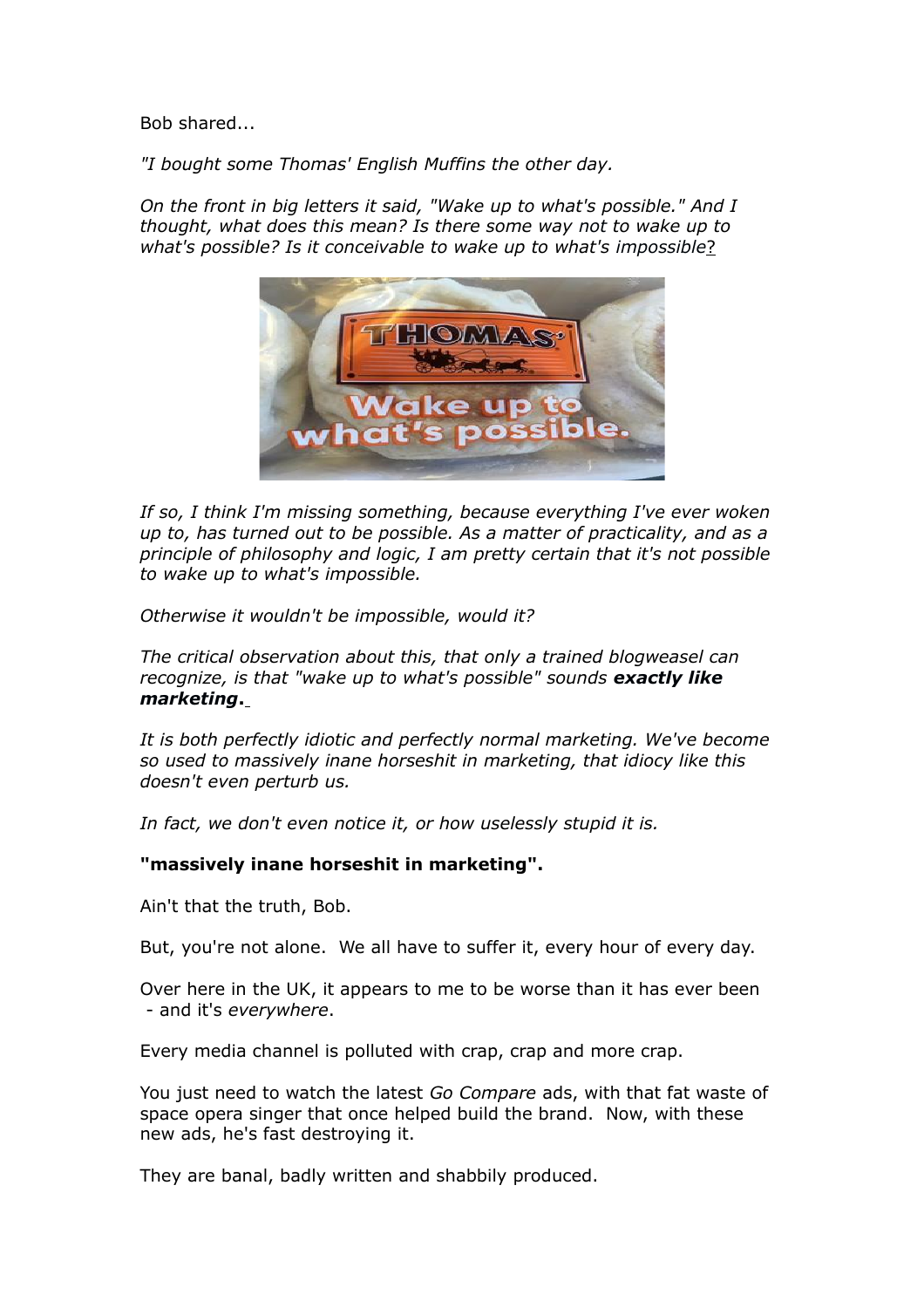TV car ads bamboozle the mind. You watch them and then scratch your head. Bank ads try to suggest they are caring. Everyone knows they're not.

Financial and telecommunications direct mail is appalling. Central Government communications, especially those received lately from Matt Hancock and Boris, have been simply embarrassing.

Nearly every door drop I see, is instantly forgettable - and most of the daily torrent of emails are excruciatingly poor.

I could go on and on...

They all suffer from the same disease. It's known as IBWC.

*Incredibly badly written crap.*

#### **Remember, someone is being paid a salary to create this tripe and someone else is also paid a salary to approve it...**

I don't despair anymore. There's no point. It's no good despairing over something that is in a hopeless state - and will never get better.

The trend has been set for years - and it's a racing certainty that it will only get worse.

No one cares about copy anymore. It isn't important to marketers at all.

It's a necessary evil. Something smelly on the bottom of their shoes.

When bad copy gets written - by whichever muppet gets the job this month - it always gets approved. The reason is simple.

The approver has no idea of what good copy is - and how good copy works. They have never studied the art. They simply don't know.

So, it always looks good to them - and gets approved. If it wasn't so serious, it would be funny.

It's a classic case of the partially-sighted leading the blind.

And marketers wonder why response levels to campaigns continue to decline. It's right in front of your eyes, bozos.

When you use the wrong words to talk to us, we'll continue to ignore you.

You have been driving us all mad with your ineffective wallpaper for years. You simply don't connect or interest us anymore. And, until you do, the 'interest' switch remains in the off position.

So, for those of you out there that have a genuine desire to improve and get better, the remainder of this Copycat, is for you.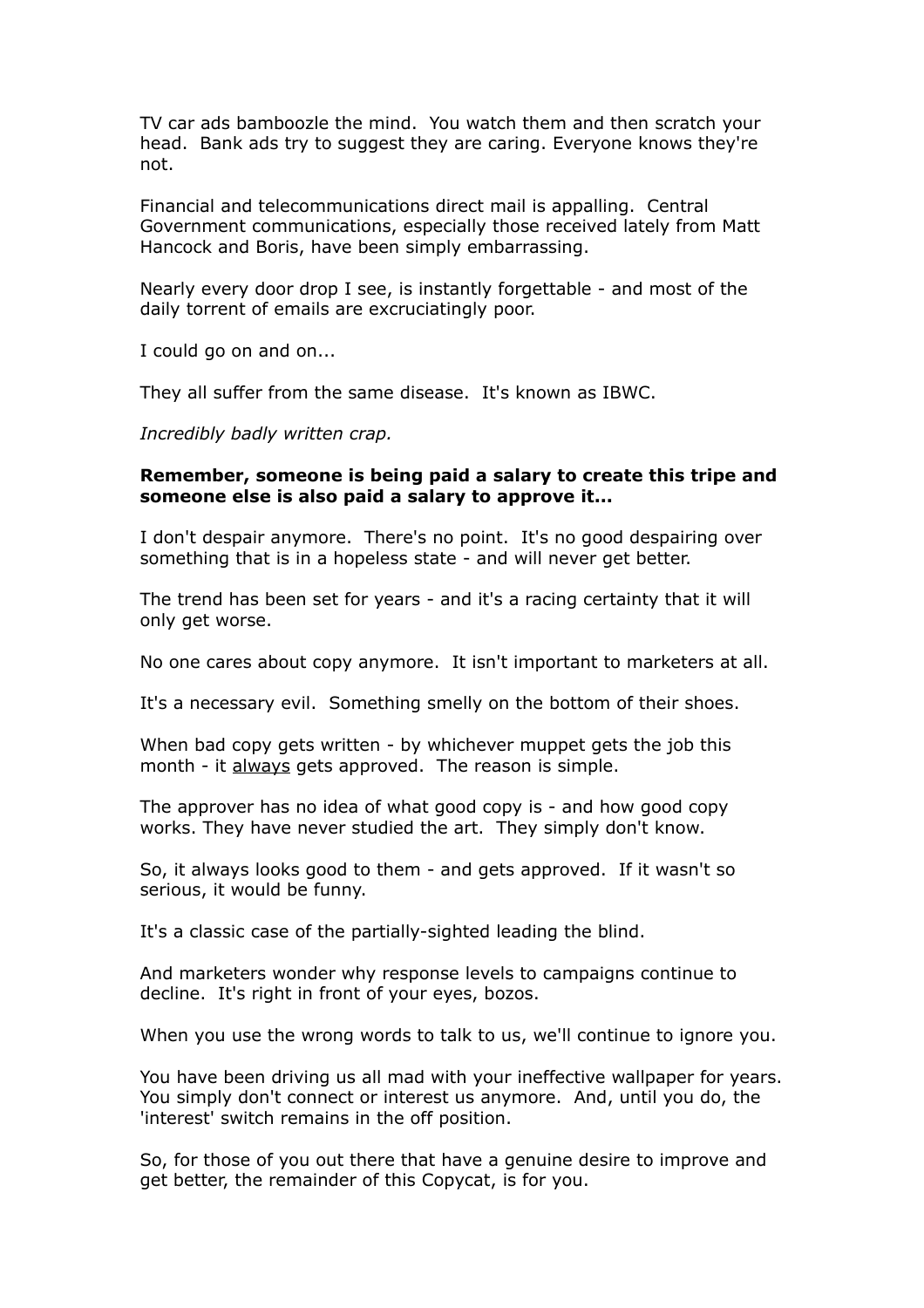I have pulled together some of the proven commandments I mentioned earlier, in an effort to focus a few minds.

Misguided? Probably. But, I'm going to try anyhow...

Good commandments can really stick in the mind. That's because they're short and to the point. They hit hard, make people think and immediately can get considered and applied to personal situations and challenges.

Here is an interesting list of just a few. I have many more...

How many of these 19 do you know? How many of these are you embracing and applying?

Remember, they are all *real*.

*True.* 

#### And **proven**.

Just to avoid confusion, that word means - they **work**.

Try them, introduce them - and you will see for yourself.

## **1. When you talk bullshit, people won't like you and won't buy from you**

*'It's a paradigm shift*'. *'Right from the get-go' 'Let's circle back to that'.'We think outside the box'. 'This is where the rubber meets the road'.'Let's square the circle'. 'We have to tear down the silos internally'.'Let's attack the low-hanging fruit'. 'We need to push the envelope'.*

Think of your customers and prospects and how they will view you from a distance, after they read your copy with bullshit words and phrases like that.

People place business with people they like. People who use those phrases are *impossible* to like.

(By the way, how can *'From the get-go'*, be better than *'From the start'*?)

The world has gone mad.

#### **2. If you spend more time, money and attention on getting new customers, rather than on the ones you already have - you will go broke.**

*"The purpose of business is to create and keep a customer."* Professor Theodore Levitt said that.

Surely everyone knows this?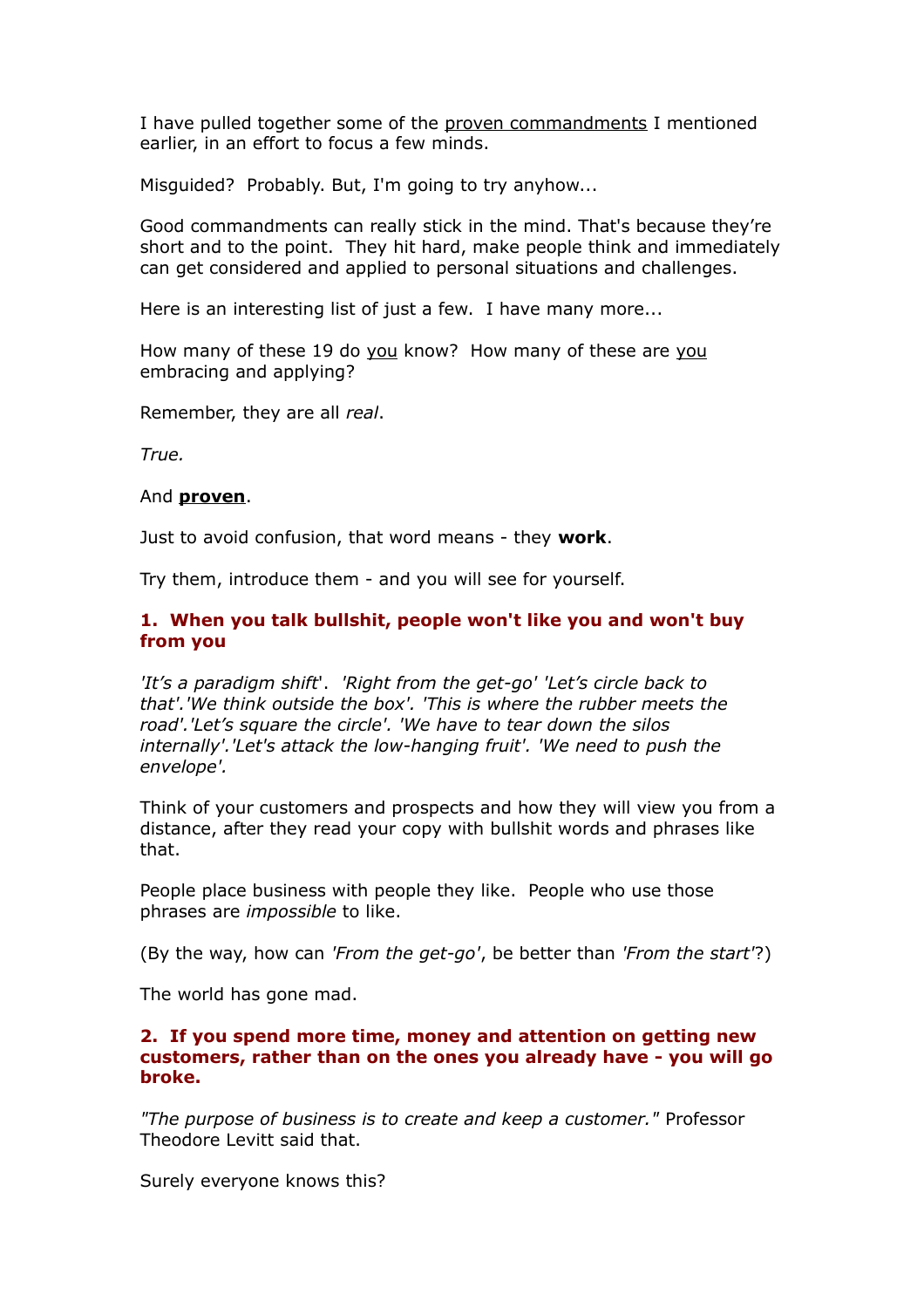No. They don't.

Most marketers out there are still spending **over 7 times more to get a new customer, than on the one they already have.**

It's lunacy. Please explain to me why it is still happening.

Your best source of profit is the customer you have got, not the one you are trying hard to recruit.

#### **3. Learn from the past masters and test everything**

The giants of yesteryear understood selling and communication techniques much better than the marketers of today.

You might not like to hear that, but it's true.

That's because they had an unquenchable thirst for knowledge and a passion for studying the business, to find out what worked and what didn't.

You must measure and test ruthlessly. Most marketers do little or no testing. It's crazy. The direct marketing industry was built on testing. It was the rock on which we built our church.

Every campaign we did in the good old days was underpinned by testing and it gave us more and more knowledge. And most of that knowledge is still available and, what's more, it's still highly relevant today.

These masters have left their findings for you to use. It's all gold dust.

Read it, understand it and apply it - and your response levels will rise.

*"Strategy is all very well, but it pays to give thought from time to time to the results."* Winston Churchill

#### **4. Listen to your customers. Then you can give them what they**  want - not what you think they want.

Most companies have no interest in anything other than your wallet.

Buy something from them - and they'll either ignore you, or email the bloody life out of you.

Both are disastrously wrong.

Never mind what you read from certain people. Sending me an email a day, is a massive mistake and will eventually end up with me being a noncustomer.

Ignore me - and the same thing will happen.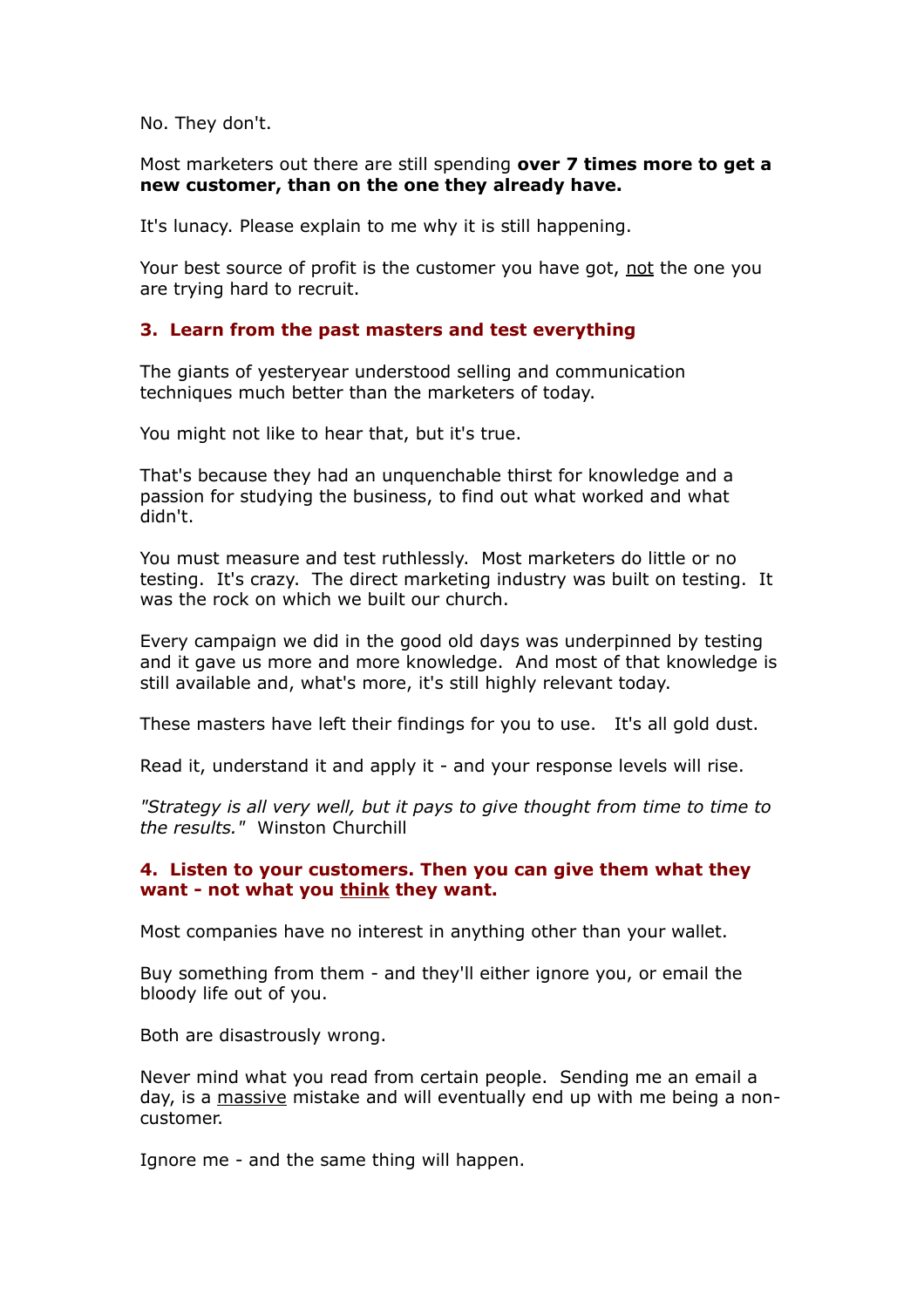# **5. You and your brand are not in control anymore. Accept it.**

Respect your customers, because they are in charge.

No one is interested in you, or your brand. Even less in your mission statement. They couldn't give a monkey's chuff about any of that.

All that matters to them is, "What's in it for me?"

Create a point of difference. Give them benefit, relevance, value - and don't forget the offer.

If you give them all of that - delivered in the right way - you will stand a fighting chance of selling something to them.

## **6. Copy is king. Fight it and you will die. Embrace it - and you stand a chance.**

Marketing today is a smelly swamp infested by amateurs.

It's not just what you say that moves people to act and buy. It's the way that you say it.

#### **Copy is king**.

Good copy will sell. Bad copy will not.

Don't write it yourself to save a few pennies. You almost certainly aren't good enough. It won't save you pennies - it will cost you pounds.

*"That which is written without effort is generally read without interest."* Dr Johnson

#### **7. If there is no offer - there will be no sale.**

If you want to dramatically improve your responses, improve your offer.

Don't penny pinch. It never works. Offer something of real value.

Tell them exactly what they will gain or save, by availing themselves of your offer. And don't forget to tell them what they will miss, by not buying it.

Always use monetary benefits, as this consistently works better than percentages.

*"The right offer should be so attractive that only a lunatic would say 'No'."* – Claude Hopkins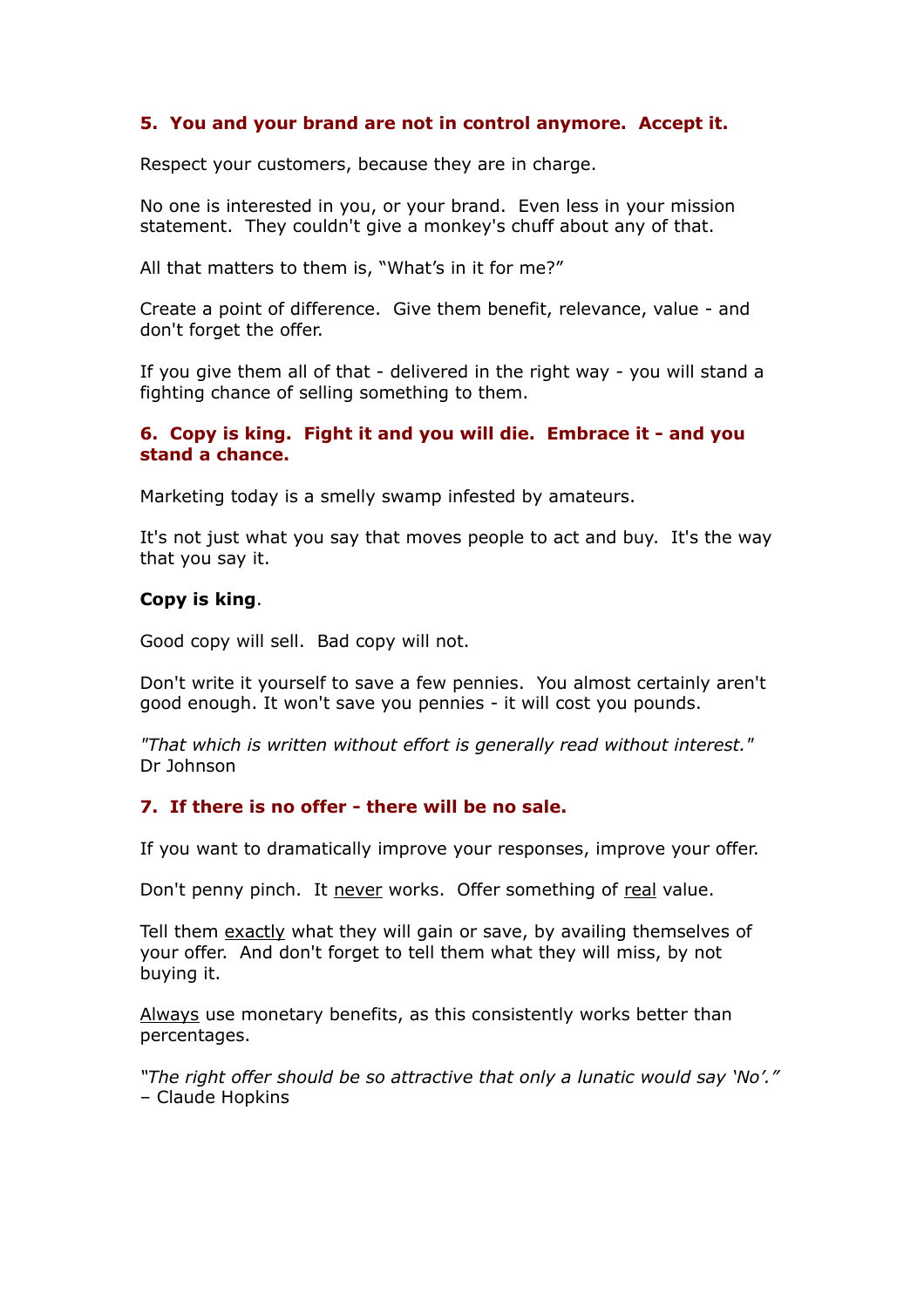# **8. Effective communication techniques are essential.**

Creating a promotional message is one thing. Getting people to read it, is quite another.

Selling anything is tough. Consumer and business drawbridges have been pulled up and secured. We have ourselves to blame for that.

This is what the recipient of your communication is thinking…

- *1. I don't believe you*
- *2. I don't need it*
- *3. I don't have enough time*
- *4. I don't have enough money*
- *5. It won't work for me*

Every one of those objections is a roadblock to a sale. You must address them ALL. Then, use all the arrows in your quiver to get your effective sales message across. Here are some key ones...

Start fast. Don't write long blocks of copy, as they are too daunting to read. No single paragraph should ever have more than 5 lines of copy. To a reader, long blocks of copy, is like trudging through a muddy field. Most won't bother. So why do it?

Use short sentences. Snappy. Energetic. Appealing.

Be careful with reversed-out type, because it kills readership and kills response. Yet, you see it all over the place. Because today's charlatans don't know any better.

Same with fonts. The correct font is vital.

In print, Serif type enjoys better comprehension than San Serif by at least 67%. That's a seriously big number.

You need it working for you, not against you.

Online, San Serifs work best.

#### **9. Words that work in copy. And why they work.**

| First-ever | Startling    | Hurry      |
|------------|--------------|------------|
| Free       | Proven       | Magical    |
| Bargain    | Offer        | <b>Now</b> |
| Save       | Unique       | Exclusive  |
| Exciting   | Classic      | Miracle    |
| <b>New</b> | Introducing  | You        |
| Stunning   | Guaranteed   | Amazing    |
| Powerful   | Superb       | Remarkable |
| Announcing | Breakthrough | <b>Now</b> |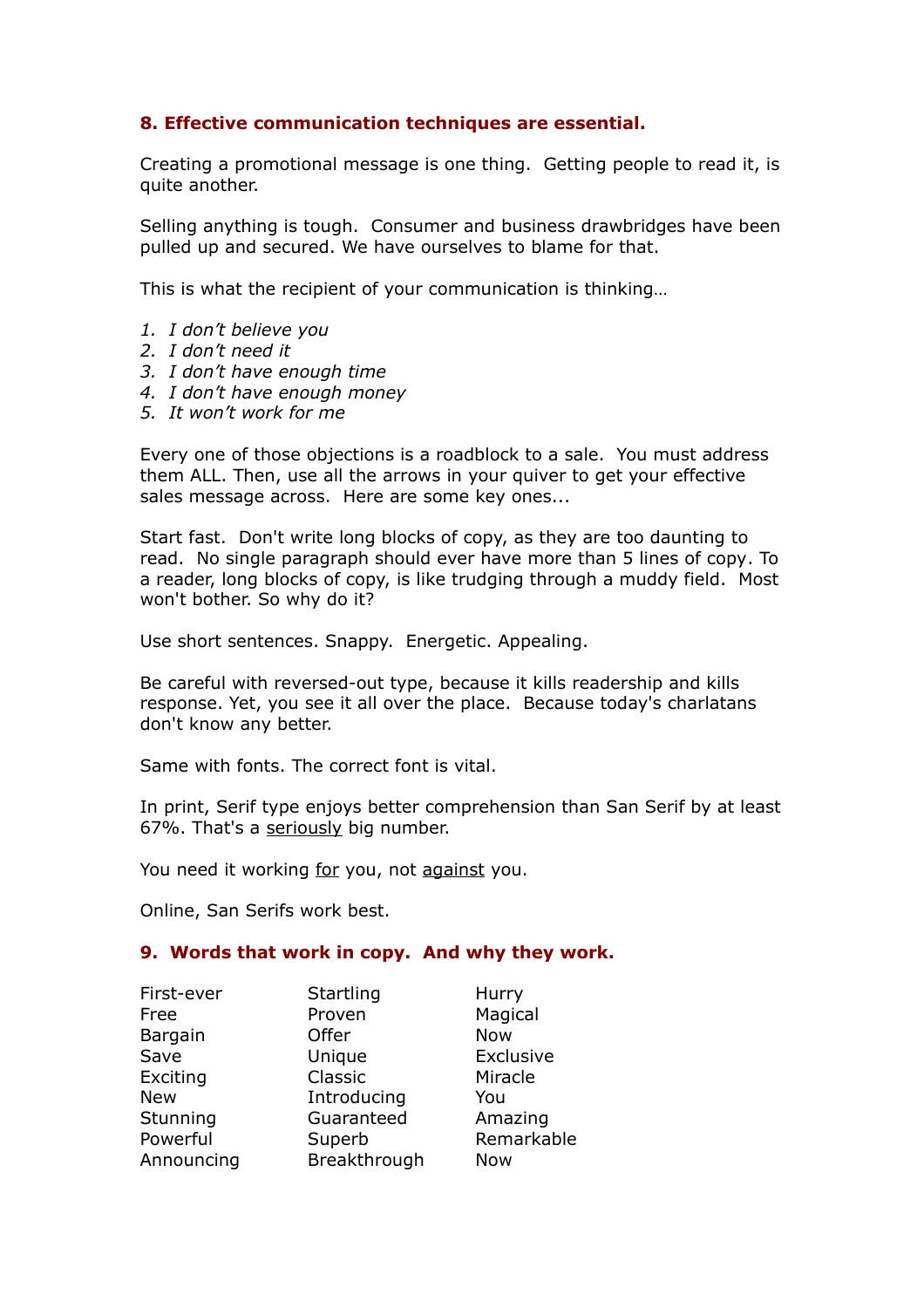Words like that, and words that mean the same things, tend to work very well. Because they relate to **3 vital elements**:

1. The single most important thing that makes copy work is **benefits**

2. The next most important thing is **news**. *(The best copy contains news of benefits)*

3. Most of them are **emotional** words, which are essential in selling copy.

Communications that tend to work best - are the ones that reward the recipient - by providing benefits, news or information, solving a problem or appealing to the emotions.

## **10. There are three kinds of writers. Two are useless.**

- *1. Those who write without thinking*
- *2. Those who think while they write*
- *3. Those who think BEFORE they write*

The first two are everywhere. Amateurs. You should run a mile from them, as they will cost you a lot of money.

The third one is the one you want. But they are rare.

And very hard to find.

But a handful of them are still alive...

*Great copy comes from people who pay enormous attention to detail Great copy comes from people who think beyond the words Great copy comes from committed writers Great copy comes from people with broad minds, not narrow ones Great campaigns come from people who STUDY*

#### **11. Do you know how selling copy really works?**

Do you? Really?

To write effective copy, you need to write like you talk.

Let your words flow easily and with a natural rhythm…

Great letters, when read aloud, sound just like a friend talking to you and that is their power, as it disarms the reader.

It puts the writer in control, without the reader realising it.

Use the words you would use, if you had your best prospect next to you in a bar, not stiff, pedestrian and useless words that you write in the office.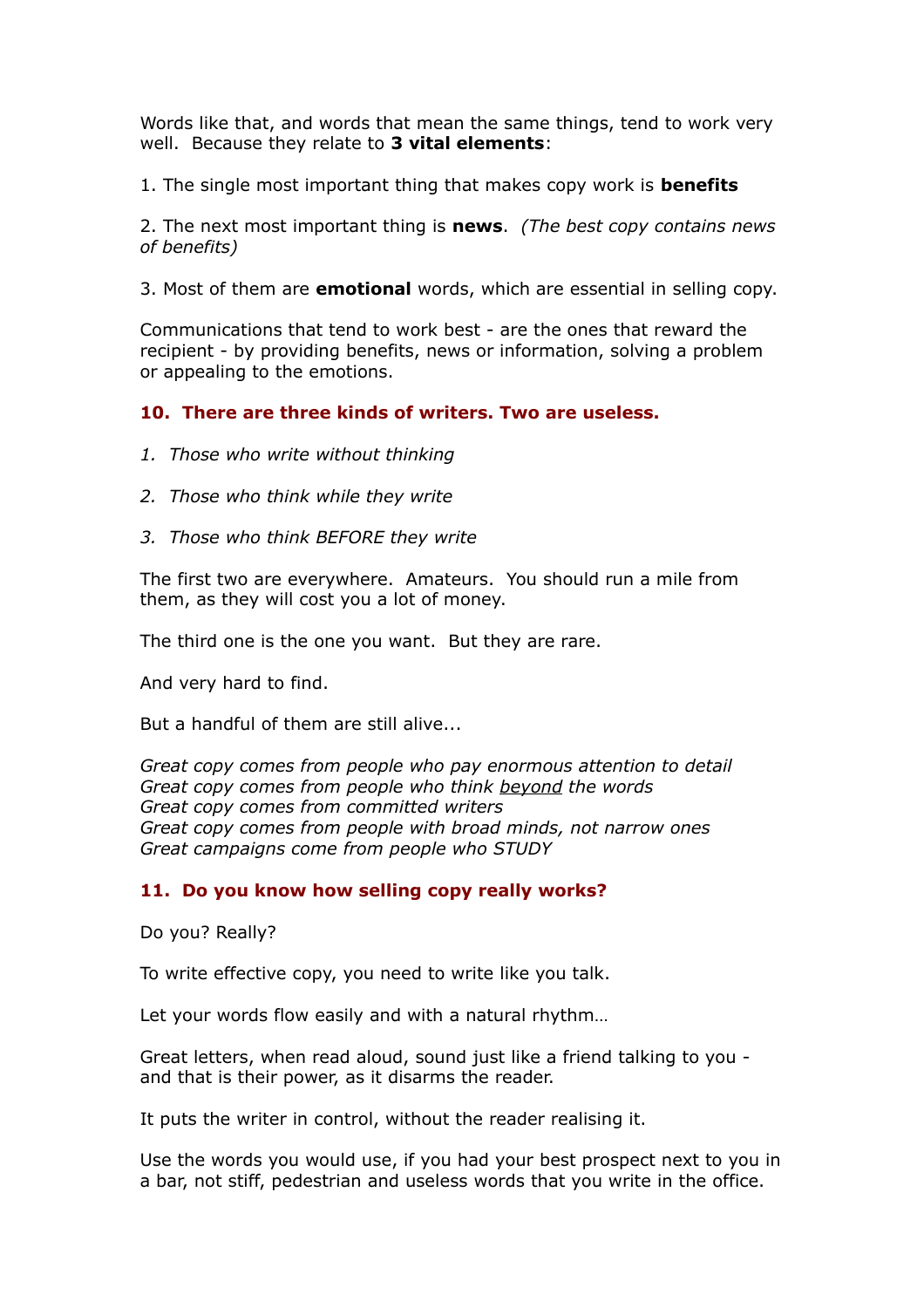Use punctuation effectively, to emphasise words at key times. Just as you would, if you were selling face-to-face.

Commas should be used to influence the reader to pause at an important moment. A dash should be used, to deliver something extra, after a selling point has been made. There are many more similar tips.

And use 'link' words and phrases to keep the copy flowing and the reader reading - *What's more, For example, Actually, Moreover, And, But, However, Better still...*

#### **12. Long copy and short copy.**

There's been so much nonsense written about this, over the years.

Let me put the record straight, once and for all.

Your copy should be as short or as long as it needs to be. If you need two pages to create an effective selling message, don't try and cram it on to one.

Because it won't work.

On the other hand, if you take two pages to try and sell something that only needs one page, you will lose the reader because you'll be waffling, so that won't work either.

A letter is one of two things - interesting or uninteresting.

But remember this: the longer your copy can hold the interest of the reader, the likelier you will be to influence the reader to act positively

In the main, length is strength. The more you tell, the more you sell.

# **13. Not having a real product advantage will hurt you**

If you can't demonstrate something better or different about your product or service, then you have nothing to sell.

You are wasting your time. Go and do something else.

You must emphasise your point(s) of difference in everything you do.

But remember, no matter how skilful you may be - or how much of a con artist you are - you can't invent a product advantage that doesn't exist.

If you try, it will just be a gimmick and people will see right through you.

So, find that genuine USP - and drive a coach and horses through it.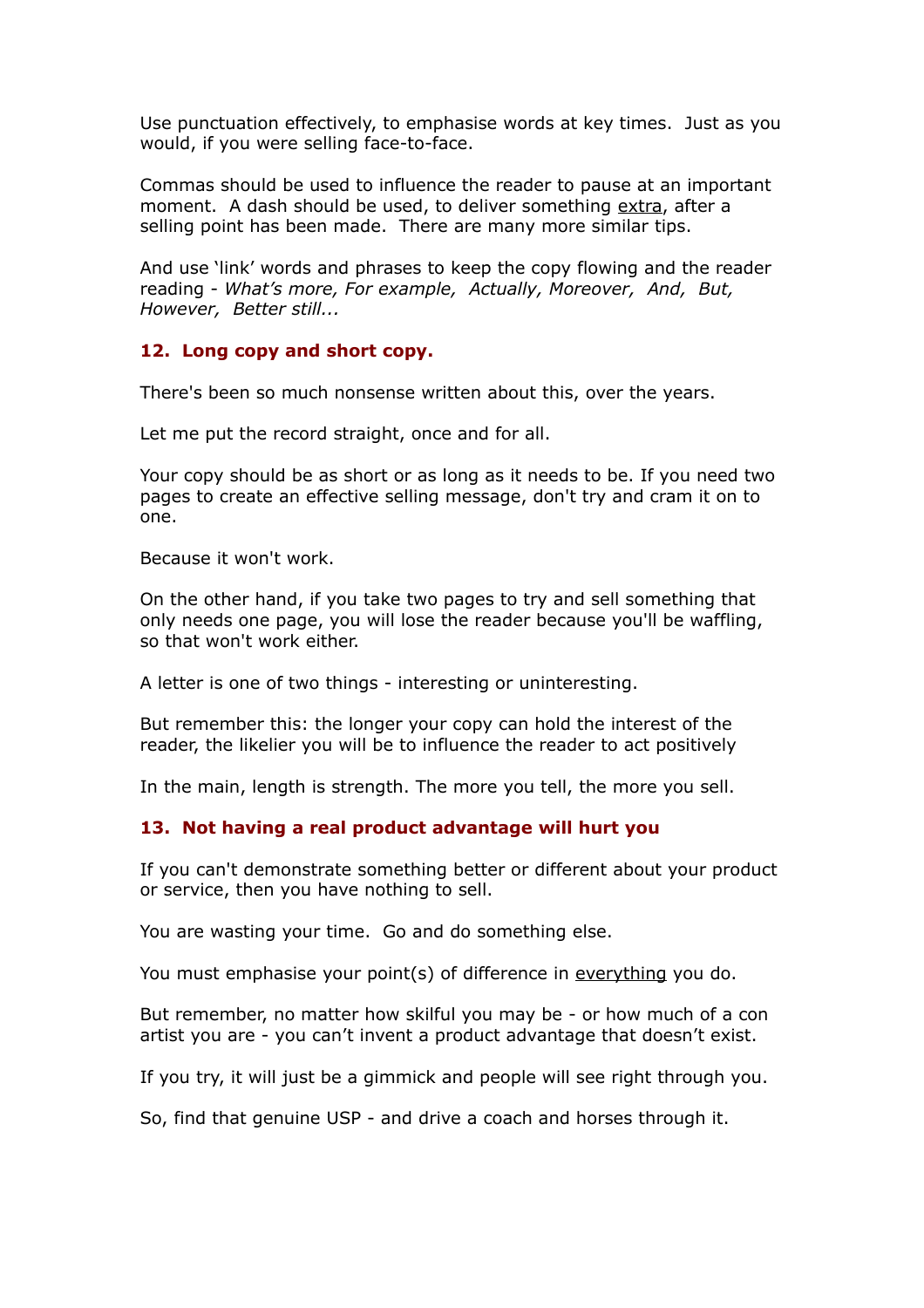# **14. Stop being a marketing wimp. Be bold. Go for it**

Compromise has no place in advertising. If you sit on the fence, you'll get splinters up your arse.

Whatever you do, go the whole hog.

Stand out.

Get noticed.

Make a strong proposition and deliver it. And, make it one that the competition cannot - or does not - offer.

Don't be like the rest of the losers, who try and hide in a forest, by dressing like a tree.

Pathetic.

## **15. If you spend your week having meetings, followed by more meetings about those meetings - your business will suffer.**

Stands to reason, doesn't it?

Meetings are nearly all a waste of time. Most can be avoided.

Do stuff. Don't talk about it, day in and day out.

Get into the trenches, get your hands dirty and do some real work.

#### **16. Do you employ sign off by committee?**

If you do, stop it now. It is a sign of weakness.

You are in charge. You're the big cheese. So, make a bloody decision. That's what you are paid to do. Don't ask for opinions from people around you, that aren't qualified to give them.

Over the years, I've seen - and had personal experience - of some astonishing things. I've had Financial Directors comment on my copy. I've had MD's take campaigns home to ask the wife's opinion.

And many, many more such absurdities. That's because people can't make decisions. They are frightened to death to commit.

You couldn't make it up.

Committees can criticise work. But they cannot create it.

*"A committee is a cul-de-sac, down which good ideas are lured and then quietly strangled".* Sir Barnett Cocks.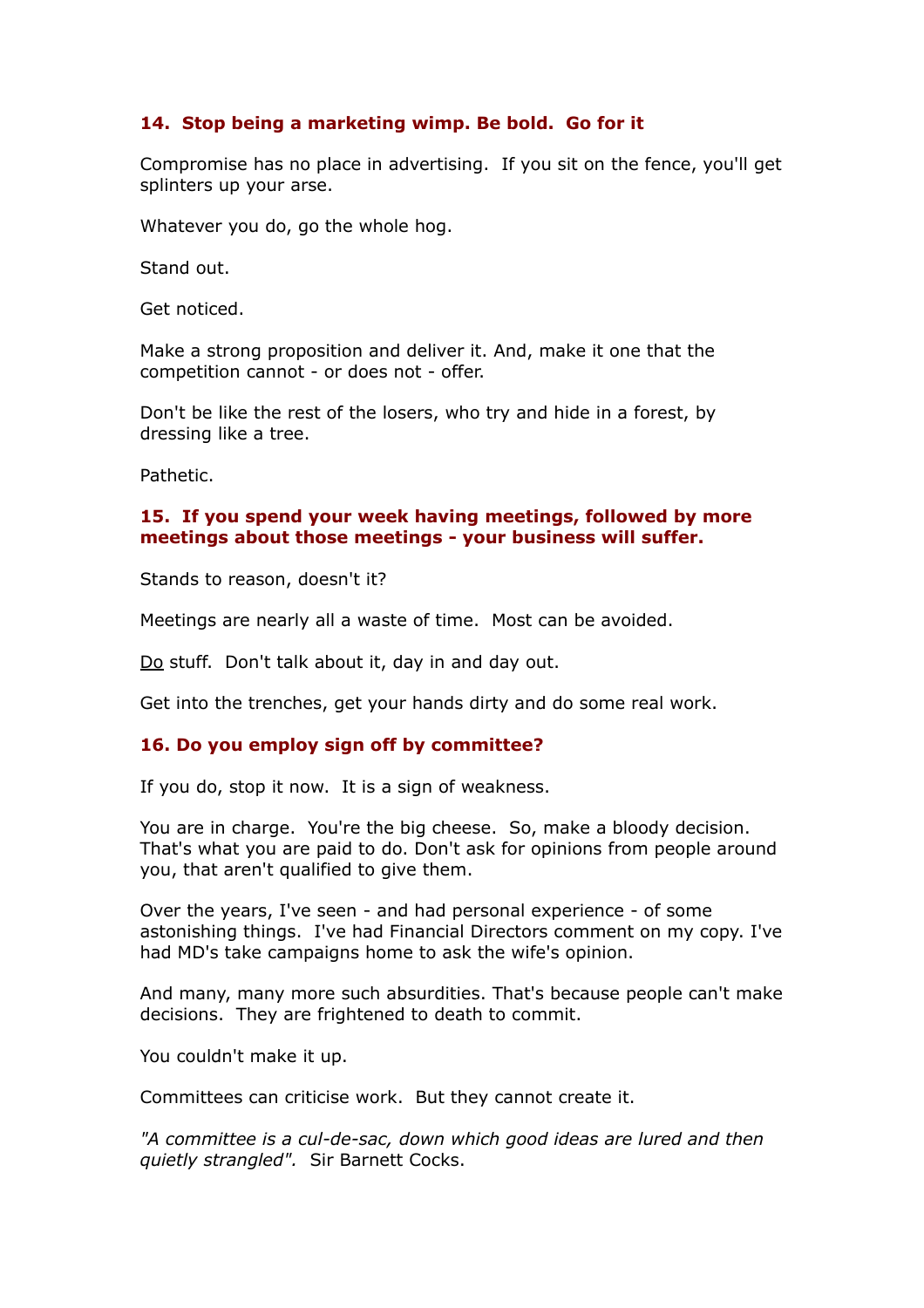## **17. Learn how the creative process really works and your communications will be more effective**

Advertising is 'competitive persuasion', as the peerless Steve Harrison told us. Steve was spot on.

Your work should be abruptive, but relevant and benefit-laden.

As George Lois told us, *"To be a master communicator, words and images must catch people's eyes, penetrate their minds, warm their hearts and cause them to act".*

Do your promotions do that? Do they?

If they don't, engage someone who knows how it's done.

#### **18. Prepare, prepare, prepare…**

As with everything you do in life, being prepared for the challenge ahead, always gives you an advantage.

Very few people prepare for anything. They just bounce straight into it head first - and hope that it all works out.

It rarely does.

I wrote these 9 questions down as a slide in a copywriting presentation nearly 25 years ago. Since then, the slide has been part of every seminar and Masterclass on copy that I have ever done.

I have presented in 29 countries. A number of them, many times.

It is easily the most requested slide people ask for. I would estimate that over the years, I have sent it to over 1,000 delegates, post show.

Before you write a word of anything, make sure you have the answers to ALL these questions.

You can't write effective copy without having answered those questions, before you start writing.

- *1. Who are we writing to?*
- *2. What are we selling?*
- *3. What is the main feature or USP?*
- *4. What is different or better about it?*
- *5. Why should the recipient be interested in it?*
- *6. Have we made a strong offer?*
- *7. Have we delivered the message clearly?*
- *8. What do we want the recipient to do?*
- *9. Have we made it easy for them to respond?*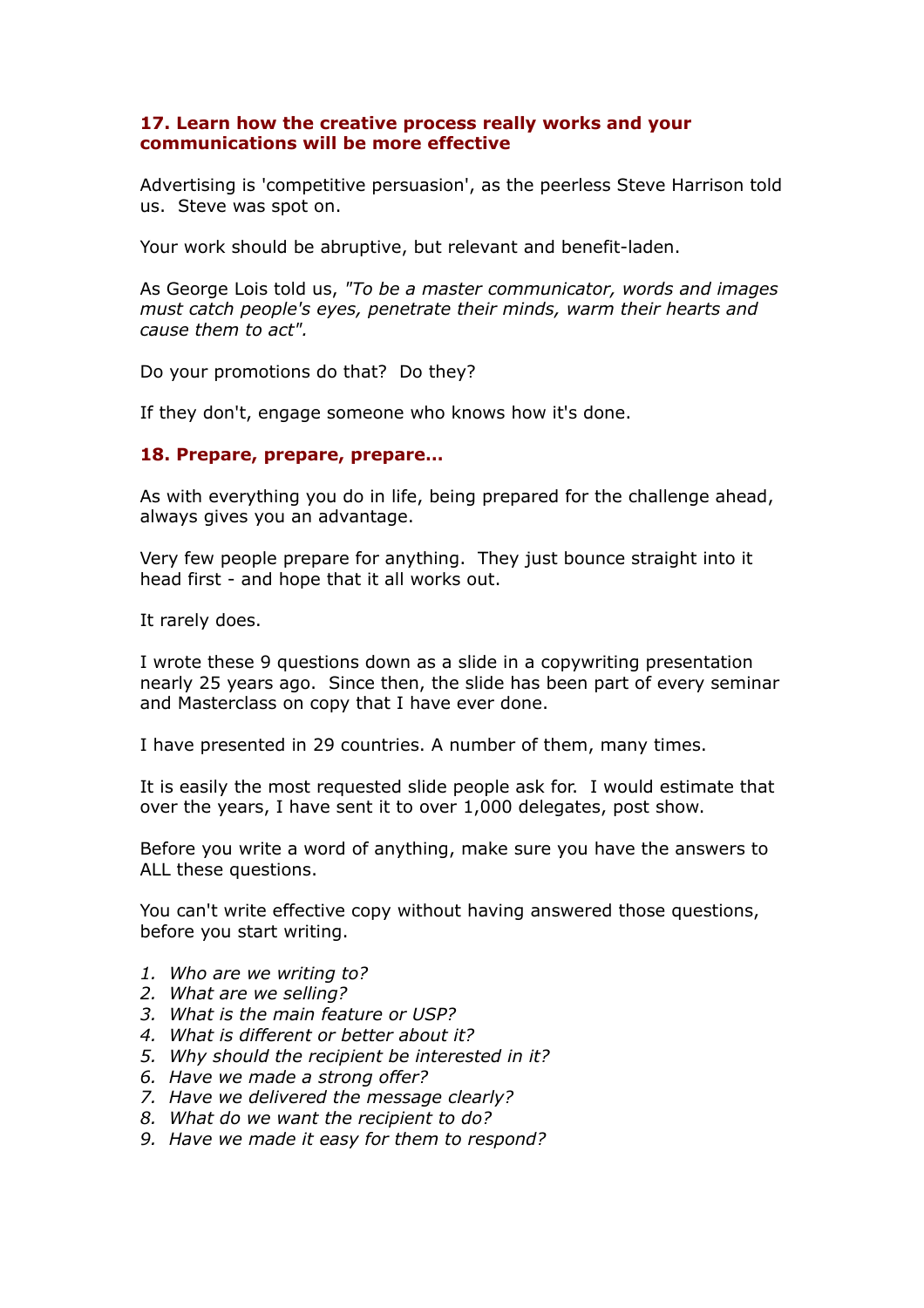## **19. Study, study, study**

Don't believe things are different now. They are not.

Human nature has not changed since men started walking upright - and is not altered by media or changing times.

The reasons people bought goods and services decades ago, is exactly the same as the reasons they buy today.

And those reasons have been well documented.

You should know what they are. Do you?

It's very simple, actually.

#### People only buy for two reasons - **good feelings** and **solution to problems.**

Recognise it - and work it into your campaigns.

Then read some more, study some more and learn from people who know more than you.

It's the only way you will get better.

#### **So, that's it, playmates. 19 classic commandments - given to you with my compliments. Gold nuggets every one.**

Use them or ignore them. It's up to you.

There's one more thing I want to share with you, before I go.

#### *WORDS, not numbers, are the true currency of business these days. The words we use, every day, can have a life-altering impact. The right words bring you success and everything you want in life.*

#### *The wrong ones bring you poor results and failure.*

If you're honest, you will know that's true from personal experience.

So, act on it. And stop treading water. Take your copy *seriously.*

Keep the faith